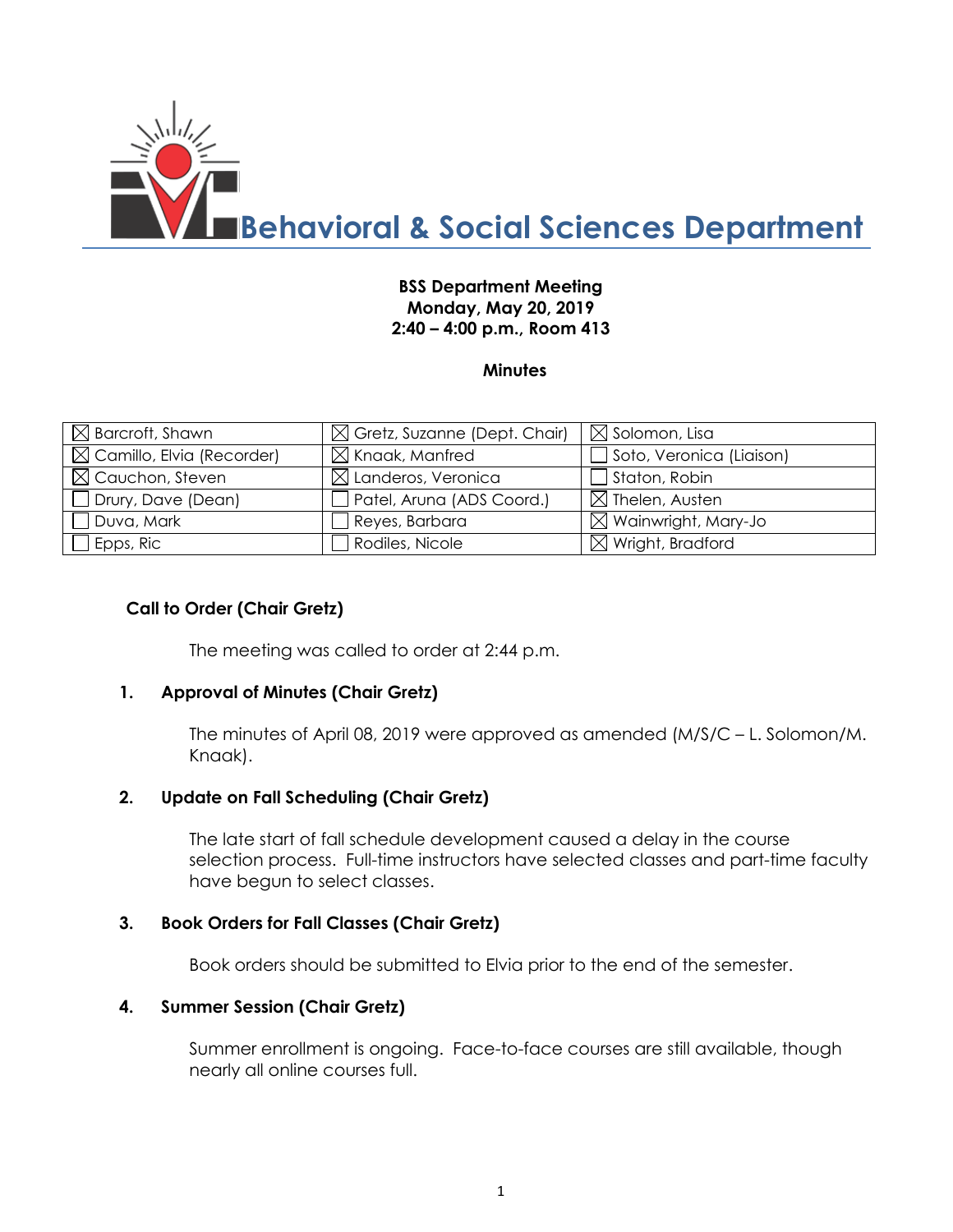## **5. Curriculum Updates (Chair Gretz)**

Chair Gretz thanked all those who worked on curriculum updates this year. Updates are ongoing; however, most of our programs are now current.

a. A global plan for the development of DE courses is in the works. Chair Gretz asked each discipline to email her a list of suggested courses to consider as online offerings. Some part-time instructors have expressed interest in developing/teaching online, but full-time instructor have priority.

## **6. Guided Pathways & Program Pathways (Chair Gretz)**

Program Pathways: All program pathway updates are complete. Copies of each discipline pathway were disseminated to appropriate faculty members. Chair Gretz added Math 119: Statistics as a course students need to take to meet their transfer level math requirement. Pathways show the courses need for a student to transfer to a CSU or UC for each given major. Chair Gretz asked that instructors review their areas and let her know of any changes or questions.

Guided Pathways: At a recent Instructional Council meeting, the Guided Pathways tri-chairs shared what they have been working on. The purpose of guided pathways is to assist students who do not already have a clear idea about their college or career goals. A couple of colleges that already have developed guided pathways have information on their websites about their programs. Bakersfield College

<https://programmap.bakersfieldcollege.edu/academics> and Sierra College <https://academics.sierracollege.edu/explore-our-academic-programs> are good examples. At Sierra College students can take an online self-assessment as a step toward finding a major.

Ultimately, program pathways and guided pathways will be used to improve long term course scheduling.

## **7. SLO – PLO Mapping and Program Review (Chair Gretz)**

K. Howell maintained the SLO website; however, the Accreditation team was not pleased with it. The District is now taking a proactive approach. A. Thelen's SLO-PLO mapping is on the SLO website, which our Department will use as an example. The new forms are fillable and simpler to use. Regarding Program Review, Chair Gretz did not have much to work with upon the start of her Chair role. She plans on working over the summer to pick up the pieces.

## **8. Summer Reading Book Club (Chair Gretz)**

The iGen textbook, by Jean M. Twenge was purchased for all BSS Full-time faculty. Chair Gretz found the book to be very insightful. It will be available to pick-up in the Department office.